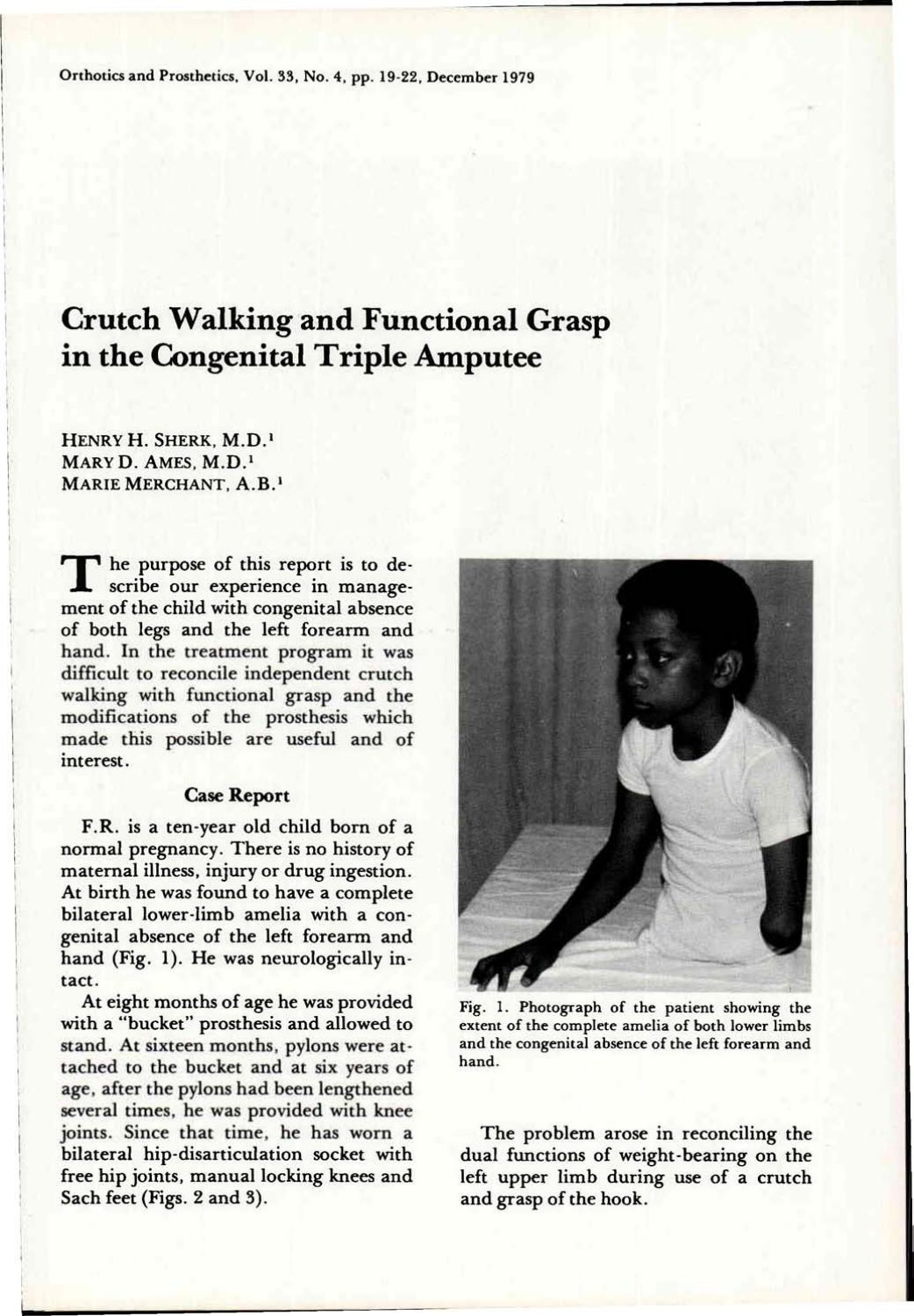

**Fig. 2. Photograph of the patient standing in the hip-disarticulation socket using a conventional crutch in the right hand and the "pylon" crutch attached to the left elbow-disarticulation prosthesis.** 

The patient was taught to ambulate with a swing-through gait with two crutches, one of which is held in his right hand while the other is secured in the el-



**Fig. 3. Front view of the patient clothed and ambulating with a four-point gait using prostheses and crutches.** 

bow disarticulation arm (Fig. 3). While walking he carries the Dorrance hook inside the forearm of the prosthetic limb. When he is in the sitting position, he can unscrew the crutch and insert the hook into the arm. After attaching the cable, he can activate the terminal device for functional grasp (Figs. 4 and 5). At the age of ten and one-half years he has been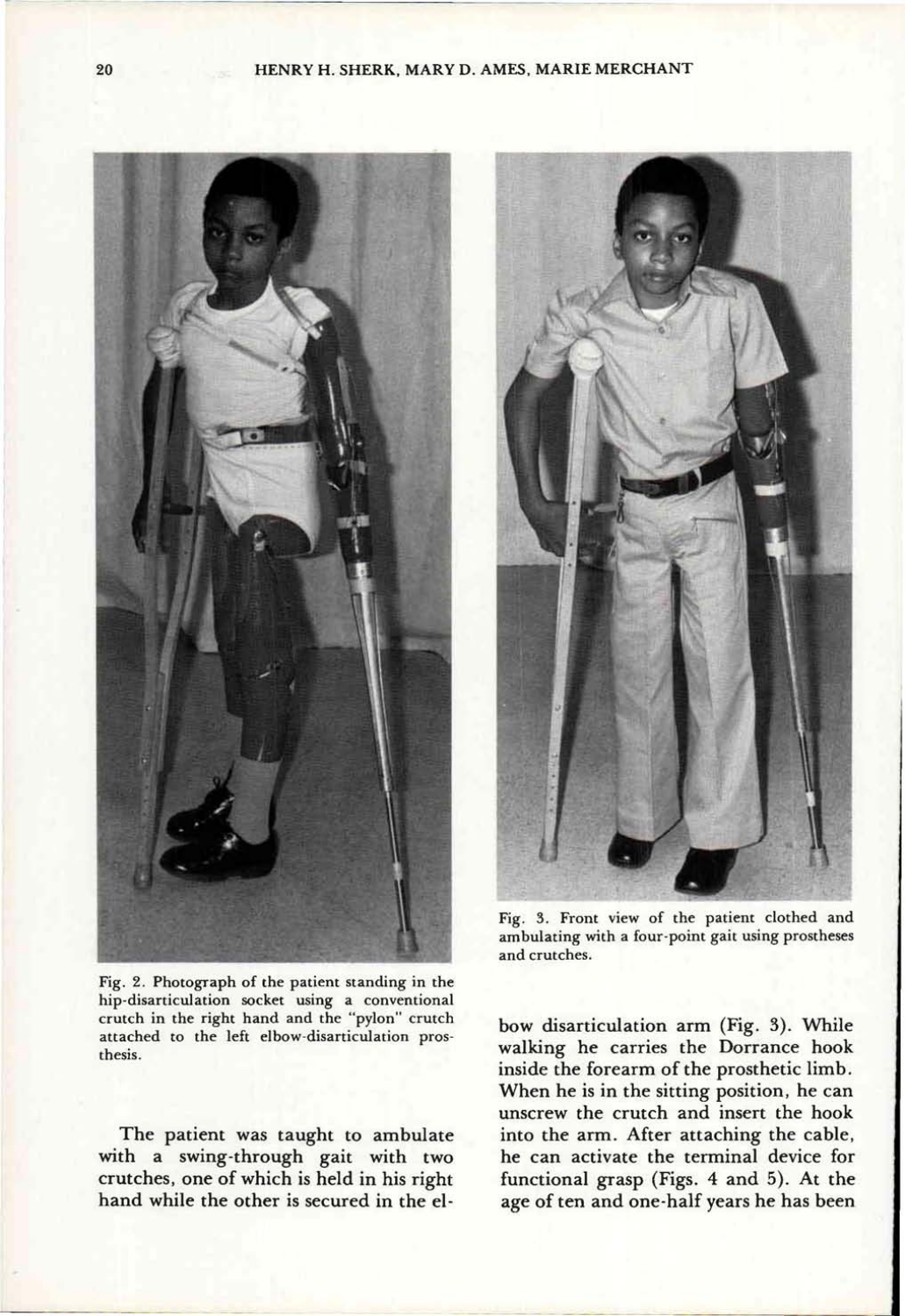

**Fig. 4. In the seated position, the patient is able to remove the "pylon" crutch which is inserted as a terminal device for the elbow-disarticulation prosthesis. The standard hook is kept in the hollow forearm of the prosthesis. The heavy duty outside-locking elbow is used. A small Allen-head wrench needed to lock the hook in place is taped to the forearm unit.** 



**Fig. 5. The patient is able to assemble the terminal device and attach the cables without assistance. He has excellent function with a standard child-size hook.**